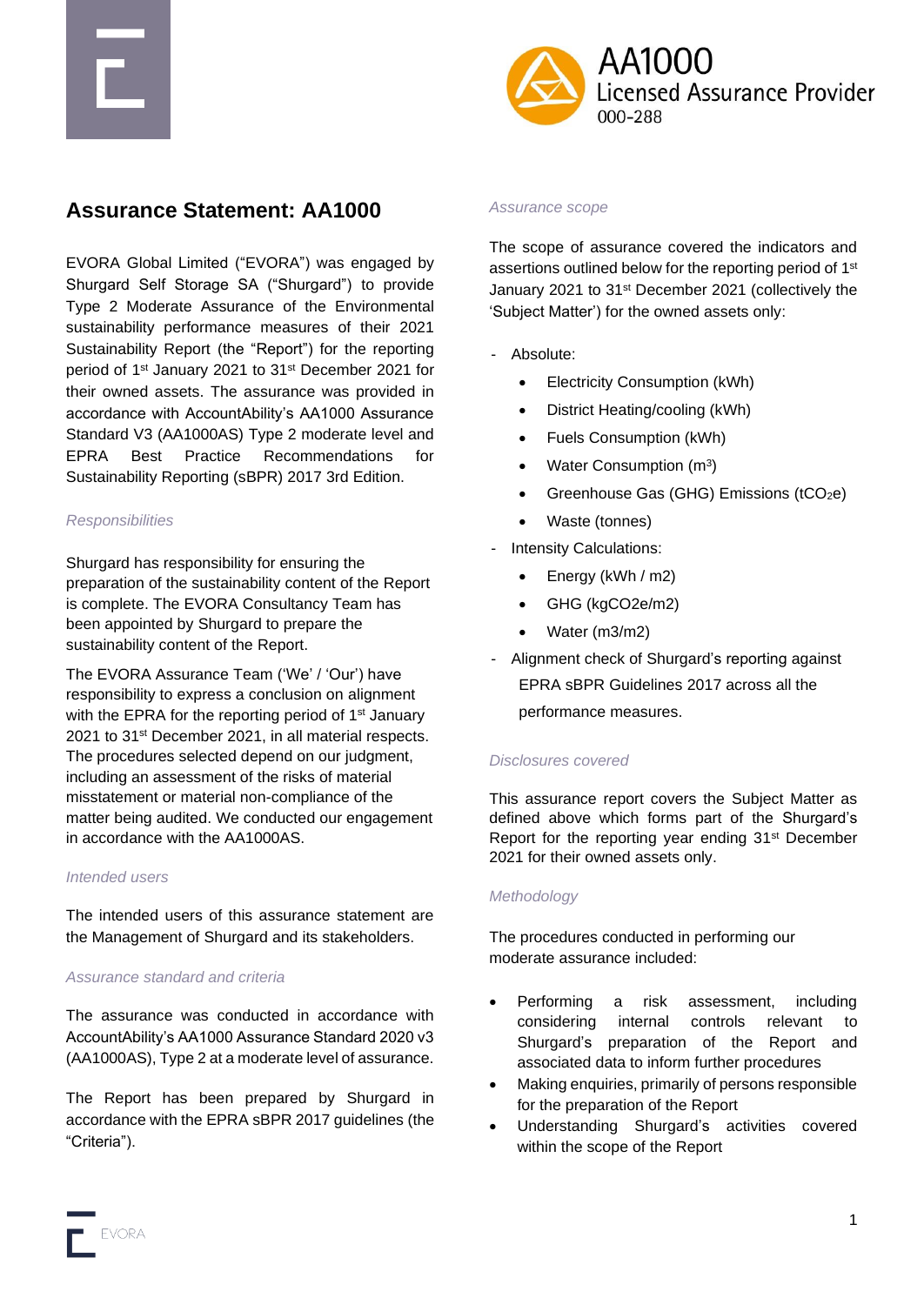

- Applying analytical and other review procedures including assessing relationships between energy and emissions data and other information under our scope
- Examination of source evidence including invoices, meter records, third party reports for a select sample of data
- Analysing and inspecting on a sample basis, the key systems, processes and procedures and controls relating to the collation, validation, presentation and approval process of the information included in the Report.

## *Use of our assurance statement*

This report has been prepared for Shurgard and their stakeholders for the sole purpose for reporting on the matters being assured under our scope. We understand that this report will be included in the Shurgard's report. We agree that copy of this report may be provided to Shurgard's stakeholders.

We disclaim any assumption of responsibility for any reliance on this report to any person or users other than Shurgard, or for any purpose other than that for which it was prepared.

#### *Limitations*

There are inherent limitations in performing assurance - for example, assurance engagements are based on selective testing of the information being examined - it is possible that fraud, error or non-compliance may occur and not be detected. An assurance engagement is not designed to detect all instances of noncompliance with the established Criteria, as an assurance engagement is not performed continuously throughout the year and the procedures performed are undertaken on a test basis. The conclusion expressed in this report has been formed on the above basis.

Additionally, non-financial data may be subject to more inherent limitations than financial data, given both its nature and the methods used for determining, calculating and sampling or estimating such data.

A moderate or limited level assurance engagement is restricted primarily to enquiries and analytical procedures and the work is substantially less detailed than undertaken for a high level or reasonable assurance engagement. As such the level of assurance is lower than would be the case for a reasonable assurance engagement.

## *Independence and Competence*

We acknowledge EVORA's role in providing consultancy advisory services to Shurgard as well as assurance services.

In conducting the assurance engagement, we have complied with the independence requirements of the International Federation of Accountant's (IFAC) Code of Ethics for Professional Accountants through the implementation of internal controls to maintain independence, including:

- The FVORA Assurance Team are independent and geographically separate from the Advisory Services conducted by the EVORA Consultancy Team.
- Assessing the significance of independence threats according to the IFAC Code and confirmed that threats are clearly insignificant.
- Independence declarations were received from each of the assurance team members, confirming no financial, commercial, governance, ownership or other relationships exist that may impair our independence.

Our multi-disciplinary assurance team is highly competent and experienced on sustainability matters covering environmental, social and economic aspects. Our Managing Director is a Chartered Accountant with experience of working at a professional audit firm and extensive experience in real estate and asset management. The assurance team is led by an experienced sustainability professional who is Lead Assuror for various sustainability and GHG standards and has been part of the AA1000 V3 assurance standard technical working group.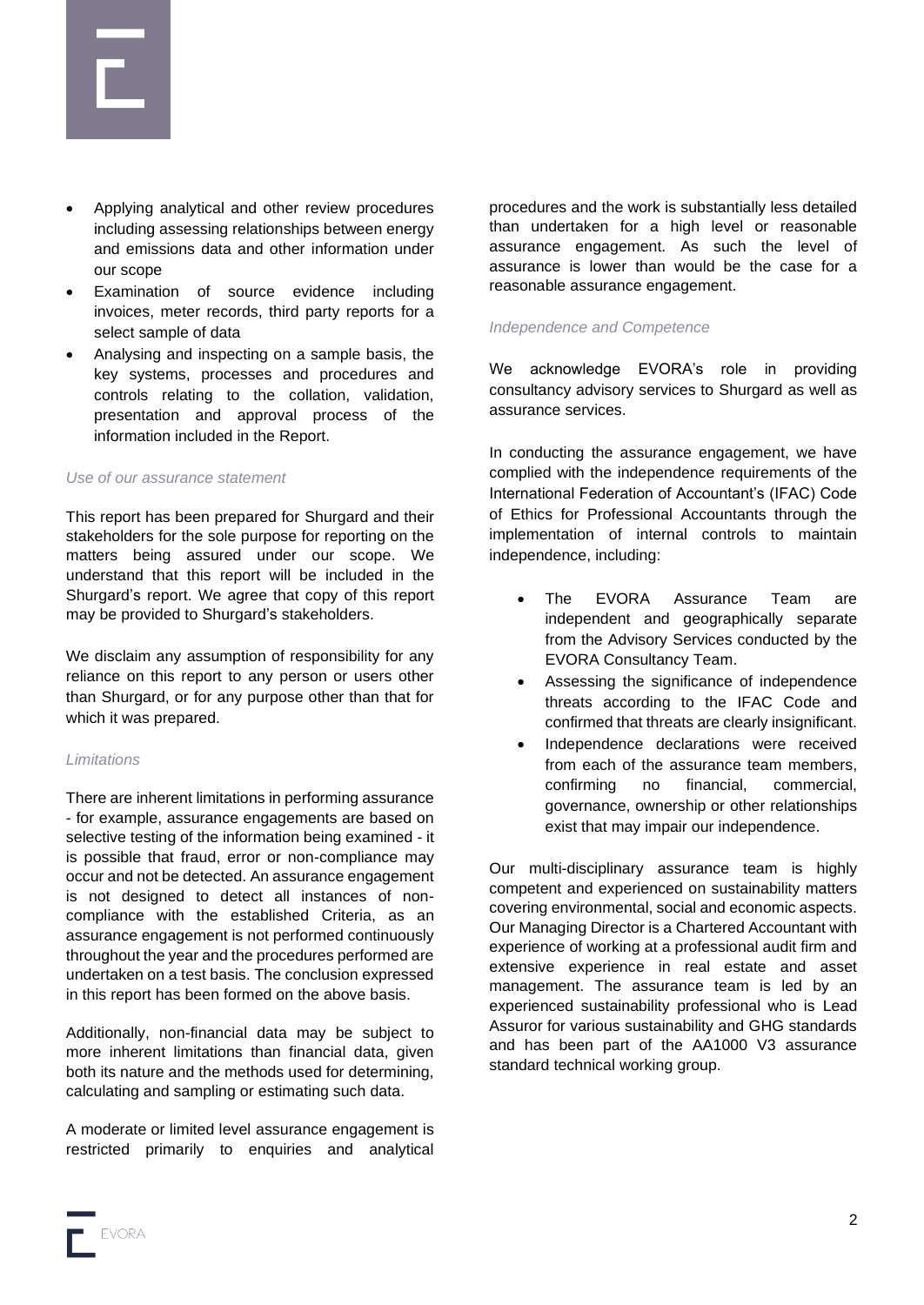## *Findings conclusions and recommendations*

Comments on AA1000 Accountability Principles:

| Principle                                                                                                                                 | Observations, Findings & Recommendations                                                                                                                                                                                                                                                                                                                                                                                                    |
|-------------------------------------------------------------------------------------------------------------------------------------------|---------------------------------------------------------------------------------------------------------------------------------------------------------------------------------------------------------------------------------------------------------------------------------------------------------------------------------------------------------------------------------------------------------------------------------------------|
| <b>Inclusivity: actively identifying</b><br>stakeholders and enabling their<br>participation in establishing an                           | Key stakeholders have been identified and prioritised according to the level<br>of sustainability impact Shurgard believe their operations have on day to day<br>activities and in turn, their sustainability impact on Shurgard's day-to-day activities.<br>These impacts span the identified material ESG sustainability risks.                                                                                                           |
| organisation's material sustainability<br>topics and developing a strategic<br>response to them.<br>An inclusive organisation accepts its | Key stakeholder groups have been identified and include: employees,<br>customers, investors, suppliers, communities and government and regulators.<br>Shurgard monitors evolving external aspects to the business by working with third<br>party organisations and through the review of feedback from surveys in order to<br>incorporate results into the ESG approach.                                                                    |
| accountability to those on whom it<br>has an impact and to those who have<br>an impact on it.                                             | Shurgard operate in line with an Environment, Social and Governance policy,<br>this includes commitments with respect to key stakeholder groups including supply<br>chain engagement, community engagement and employees.                                                                                                                                                                                                                   |
|                                                                                                                                           | Stakeholders are engaged with through a variety of measures as outlined<br>$\bullet$<br>in the 'responsiveness' section below.                                                                                                                                                                                                                                                                                                              |
| Materiality: identifying and<br>prioritising the most relevant                                                                            | Material issues are identified by Shurgard's program of ongoing proactive<br>engagement with stakeholders in the business. This has led to the development<br>of the ESG policy, and associated targets.                                                                                                                                                                                                                                    |
| sustainability topics, taking into<br>account the effect each topic has on<br>an organisation and its stakeholders.                       | A comprehensive materiality assessment was undertaken in 2021. The<br>assessment identified, refined, and assessed the various ESG factors that affect<br>the Shurgard business and / or stakeholders.                                                                                                                                                                                                                                      |
| A material topic is a topic that will<br>substantively influence and impact<br>the assessments, decisions, actions                        | Shurgard understand that ESG issues can influence operation and financial<br>performance and therefore, work to incorporate ESG risk considerations into<br>business decision making processes. To this end ultimate oversight of ESG<br>matters is entrusted to the ESG Committee of the Board of Directors.                                                                                                                               |
| and performance of an organisation<br>and/or its stakeholders in the short,<br>medium and/or long term                                    | The ESG analysis serves to complement the ultimate objective of delivering<br>superior long-term returns to investors. In order to successfully integrate<br>sustainability into the corporate strategy.                                                                                                                                                                                                                                    |
|                                                                                                                                           | The process of determining materiality and relevance is documented within the<br>annual report. Shurgard is committed to presenting future updates.                                                                                                                                                                                                                                                                                         |
| Responsiveness: an organisation's<br>timely and relevant reaction to<br>material sustainability topics and<br>their related impacts.      | Shurgard has an ESG Management Group which is attended by employees<br>from several departments in order to ensure a wide range of involvement from<br>stakeholders across the business, the ESG Management Group is positioned so<br>that it can respond as required to changing ESG demands. Above this group sits<br>the Executive Committee who are responsible for the sign-off of ESG objectives<br>and the overarching ESG strategy. |
| Responsiveness is realised through                                                                                                        | Stakeholders are engaged and responded to through a variety of<br>mechanisms, including:                                                                                                                                                                                                                                                                                                                                                    |
| decisions, actions and performance,<br>as well as communication with<br>stakeholders                                                      | Investors can raise material topics through a variety of channels including<br>during roadshows, one to one meetings, direct communication to the<br>Investor relations manager - any ESG concerns raised which Shurgard<br>do not currently address via their ESG strategy would be channelled to<br>the ESG Management Group to determine a potential response /<br>approach                                                              |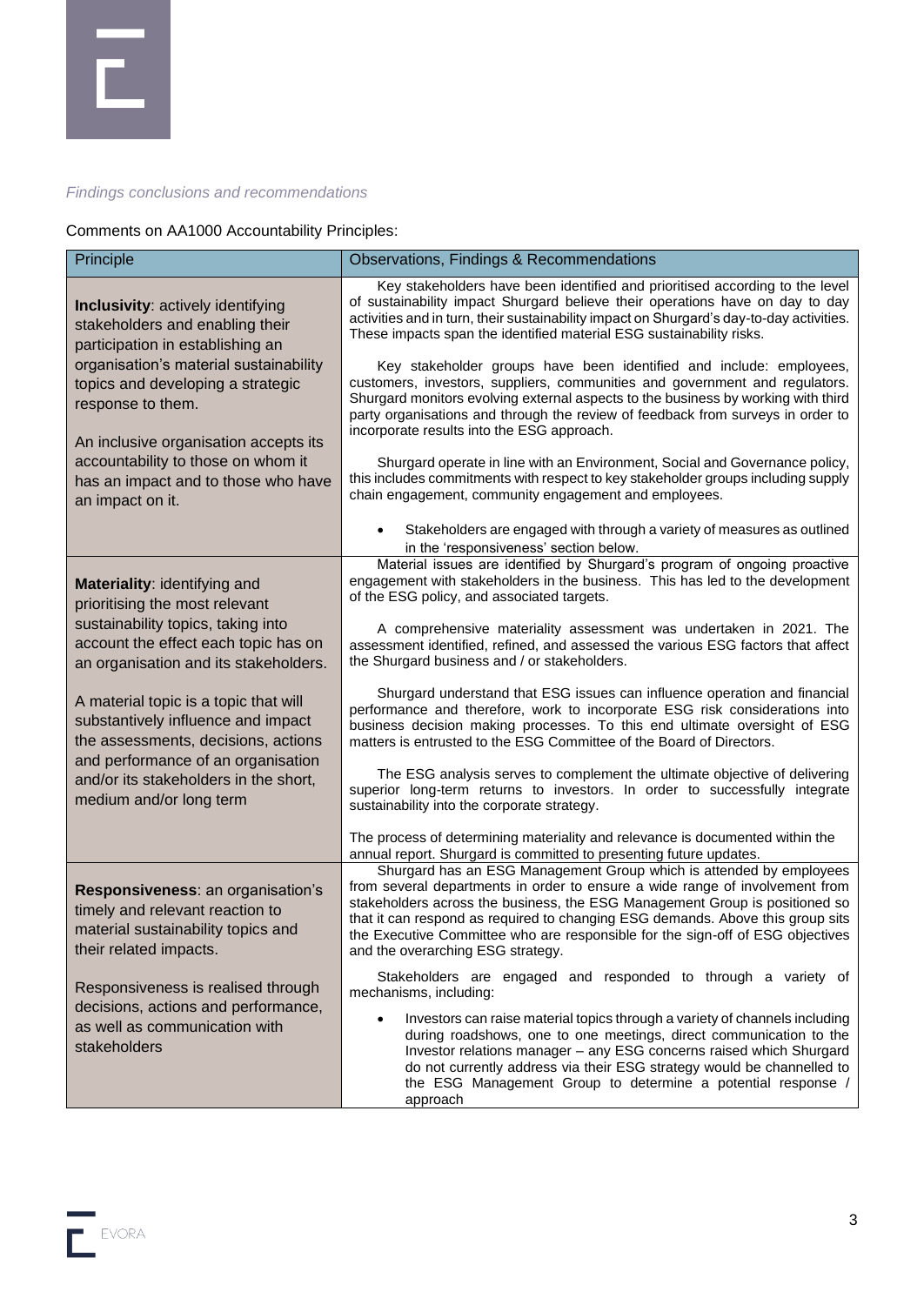|                                                                                                                                                                                                                                                                                                                                                                                                                   | Customer surveys are regularly completed to understand the happiness<br>$\bullet$<br>of the people using the self-storage facilities and to determine if there is<br>anything within the ESG approach which needs to be adapted. Tenants<br>are also engaged with via the website and through on-site<br>communication through the site personnel.                 |
|-------------------------------------------------------------------------------------------------------------------------------------------------------------------------------------------------------------------------------------------------------------------------------------------------------------------------------------------------------------------------------------------------------------------|--------------------------------------------------------------------------------------------------------------------------------------------------------------------------------------------------------------------------------------------------------------------------------------------------------------------------------------------------------------------|
|                                                                                                                                                                                                                                                                                                                                                                                                                   | An employee surveys was completed in 2020 with a response rate of<br>approximately 77%. An action plan was developed and implemented to progress<br>areas which scored lower than desired.                                                                                                                                                                         |
| <b>Impact:</b> the effect of behaviour,<br>performance and/or outcomes, on<br>the part of individuals or an<br>organisation, on the economy, the<br>environment, society, stakeholders or<br>the organisation itself.<br>Material topics have potential direct<br>and indirect impacts - which may be<br>positive or negative, intended or<br>unintended, expected or realised,<br>and short, medium or long term | Shurgard has defined ESG objectives - as outlined within their ESG policy<br>and reported against within their 2021 annual report, these include both qualitative<br>and quantitative metrics, covering both short and long term timeframes.                                                                                                                       |
|                                                                                                                                                                                                                                                                                                                                                                                                                   | Headline achievements against objectives from 2021 include a 3.49% like for<br>like reduction in electricity consumption and an 88.74% reduction in like for like<br>carbon emissions in comparison to 2020.                                                                                                                                                       |
|                                                                                                                                                                                                                                                                                                                                                                                                                   | The core environmental impact at the asset level is primarily electricity<br>consumption (due to the nature of the assets – limited heating, water or waste),<br>however Shurgard has recognised the importance of monitoring and reporting on<br>these metrics in order to provide a full reflection of the impact their properties have<br>upon the environment. |
|                                                                                                                                                                                                                                                                                                                                                                                                                   | Metrics for measuring impact have been developed through various<br>mechanisms including through advice from external sector specific consultants<br>and via the review of publicly available information i.e. from industry bodies / and<br>via GRESB where relevant.                                                                                             |
|                                                                                                                                                                                                                                                                                                                                                                                                                   | Shurgard report annually to GRESB, which is used as a mechanism to support<br>benchmarking against peers, ensures monitoring, measuring and evaluation of<br>impacts and enables the communication of the ESG performance.                                                                                                                                         |

## *Observations from Assurance*

- Gas and district heating consumption for many assets is reporting 1 year in retrospect. This is done in cases the invoices are provided only annually after the Shurgard's reporting timelines. We recommend Shurgard to make efforts to receive this data early to be able to report the current year's data consistently across all the parameters.
- Shurgard has green electricity contracts in place as well as offsetting contracts for gas in some geographies. The contracts as well as certificates from the suppliers stating that the electricity supplied to Shurgard is renewable were shared for verification purposes. We encourage Shurgard to acquire actual Guarantees of Origin certificates or equivalent from the suppliers , which would further enhance the verification level of the traceability of electricity being procured by them.

#### *Our unqualified opinion*

Nothing has come to our attention that causes us to believe that:

- Shurgard does not adhere to the principles of inclusivity, materiality, responsiveness and impact as per the AA1000 Accountability Principles (2018).